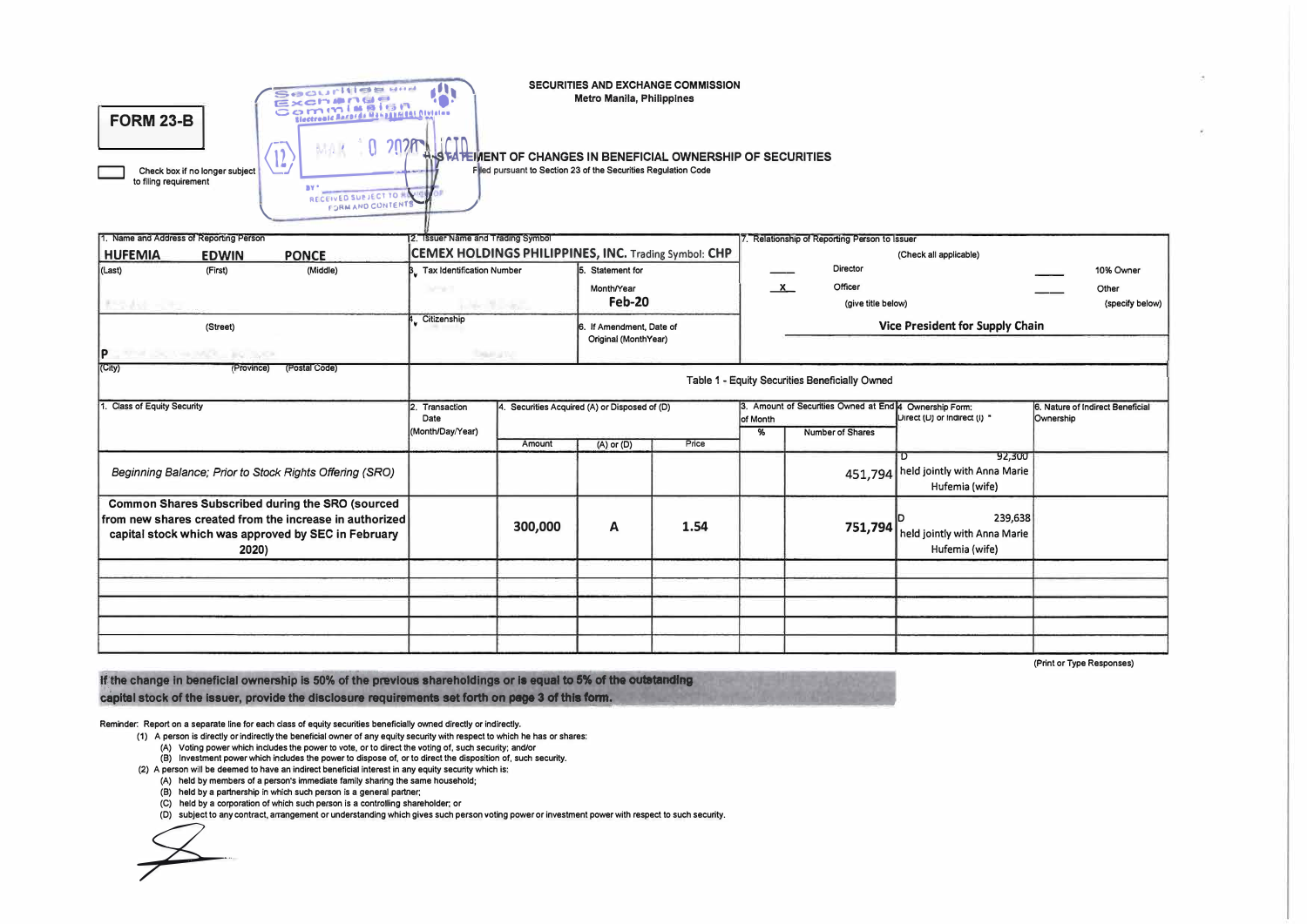FORM 23-B (continued)

## Table II - Deńvative Securties Acquired, Disposed of, or Beneficially Owned<br>Table II - Deńvative Securties, options, convertible securtites)

 $\overline{a}$ 

| 1. Derivative Security<br>N/A                                                                                     |  |  |  |  |  |  |
|-------------------------------------------------------------------------------------------------------------------|--|--|--|--|--|--|
| Exercise Price<br>Security<br>of Derivative                                                                       |  |  |  |  |  |  |
| $[2.$ Conversion or $[3.$ Transaction $\,$ $\,$ 4. Number of Derivative Securities<br>(honth/Day/Yr)<br>Date      |  |  |  |  |  |  |
| Acquired (A) or Disposed of (D)<br><b>Amount</b>                                                                  |  |  |  |  |  |  |
| $(A)$ or $(D)$                                                                                                    |  |  |  |  |  |  |
| Exercisable and<br>5. Date<br>Expiration Date<br>(Month/Day/Year)<br>Date Exercisable                             |  |  |  |  |  |  |
| Expiration<br>Date                                                                                                |  |  |  |  |  |  |
| Underlying Securities<br>6. Title and Amount of<br><b>Title</b>                                                   |  |  |  |  |  |  |
| of Shares<br>Amount or<br>Number                                                                                  |  |  |  |  |  |  |
| Derivative Derivative<br>Security<br>7. Price of 8. No. of                                                        |  |  |  |  |  |  |
| Securities<br>Beneficially<br>Owned at<br>End of<br>Month                                                         |  |  |  |  |  |  |
| $\frac{1}{1}$ (i) connect (i) $\frac{1}{1}$<br>g                                                                  |  |  |  |  |  |  |
| 9. Owner-   10. Nature<br>  ship Form   of Indirect<br>  of Derivativ Benerficial<br>  Girect (D)<br>  Direct (D) |  |  |  |  |  |  |
|                                                                                                                   |  |  |  |  |  |  |

Explanation of Responses:

Note: File **three (3)** copies of this form, one of which must be manually signed.<br>Attach additional sheets if space provided is insufficient.

 $\frac{4-\text{Mar}-20}{\text{Date}}$ 

 $\hat{\mathcal{A}}$